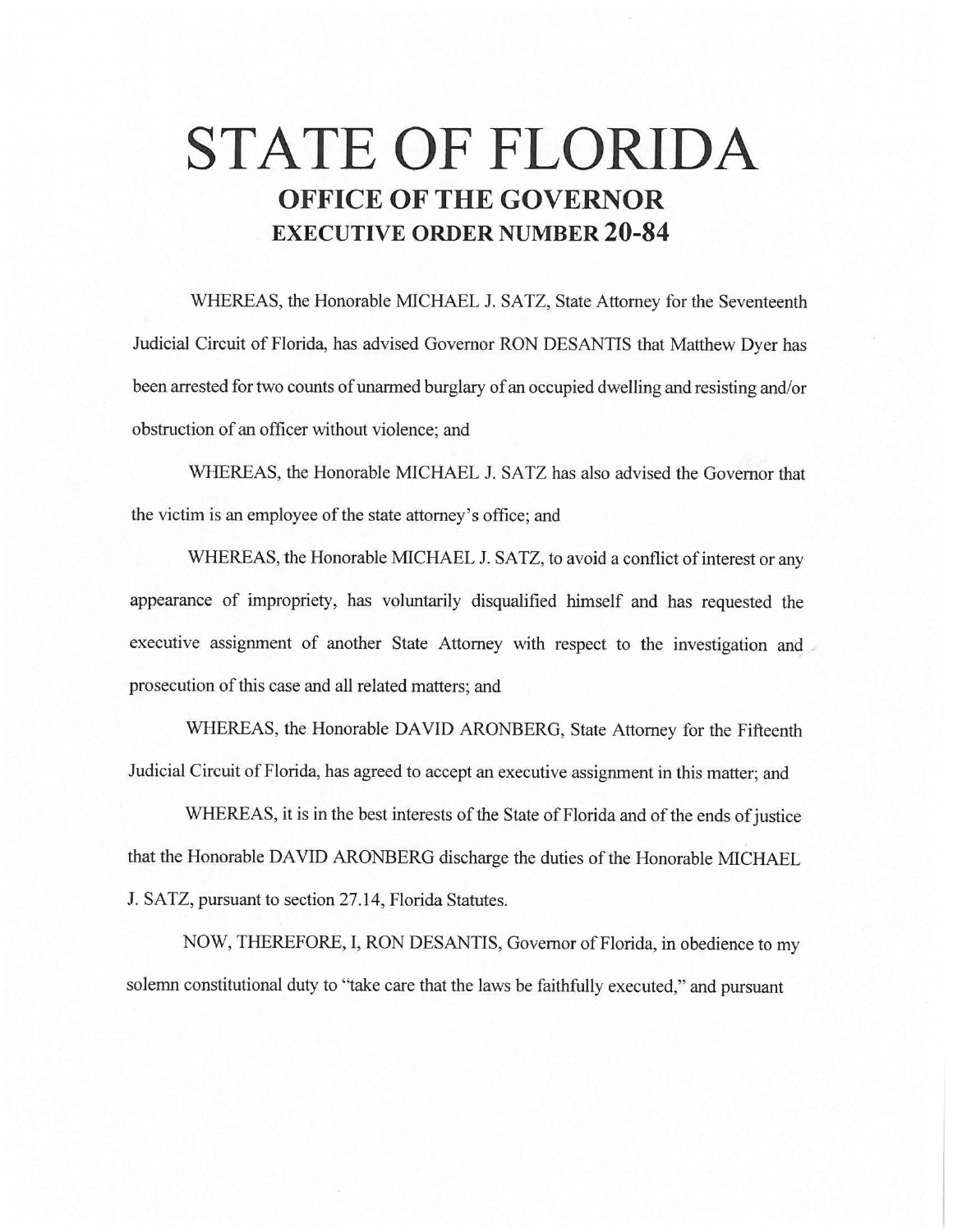to the Constitution and laws of the State of Florida, issue the following Executive Order, effective immediately:

#### Section 1.

The Honorable DAVID ARONBERG, State Attorney for the Fifteenth Judicial Circuit of Florida, referred to as the "Assigned State Attorney," is assigned to discharge the duties of the Honorable MICHAEL J. SATZ, State Attorney for the Seventeenth Judicial Circuit of Florida, as they relate to the investigation, prosecution, and all matters related to Matthew Dyer.

## Section 2.

The Assigned State Attorney or one or more Assistant State Attorneys and Investigators, who have been designated by the Assigned State Attorney, shall proceed immediately to the Seventeenth Judicial Circuit of Florida, and are vested with the authority to perform the duties prescribed herein.

## Section 3.

All residents of the Seventeenth Judicial Circuit are requested, and all public officials are directed, to cooperate and render whatever assistance is necessary to the Assigned State Attorney, so that justice may be served.

## Section 4.

The period of this Executive Assignment shall be for one (1) year, to and including March 25, 2021.